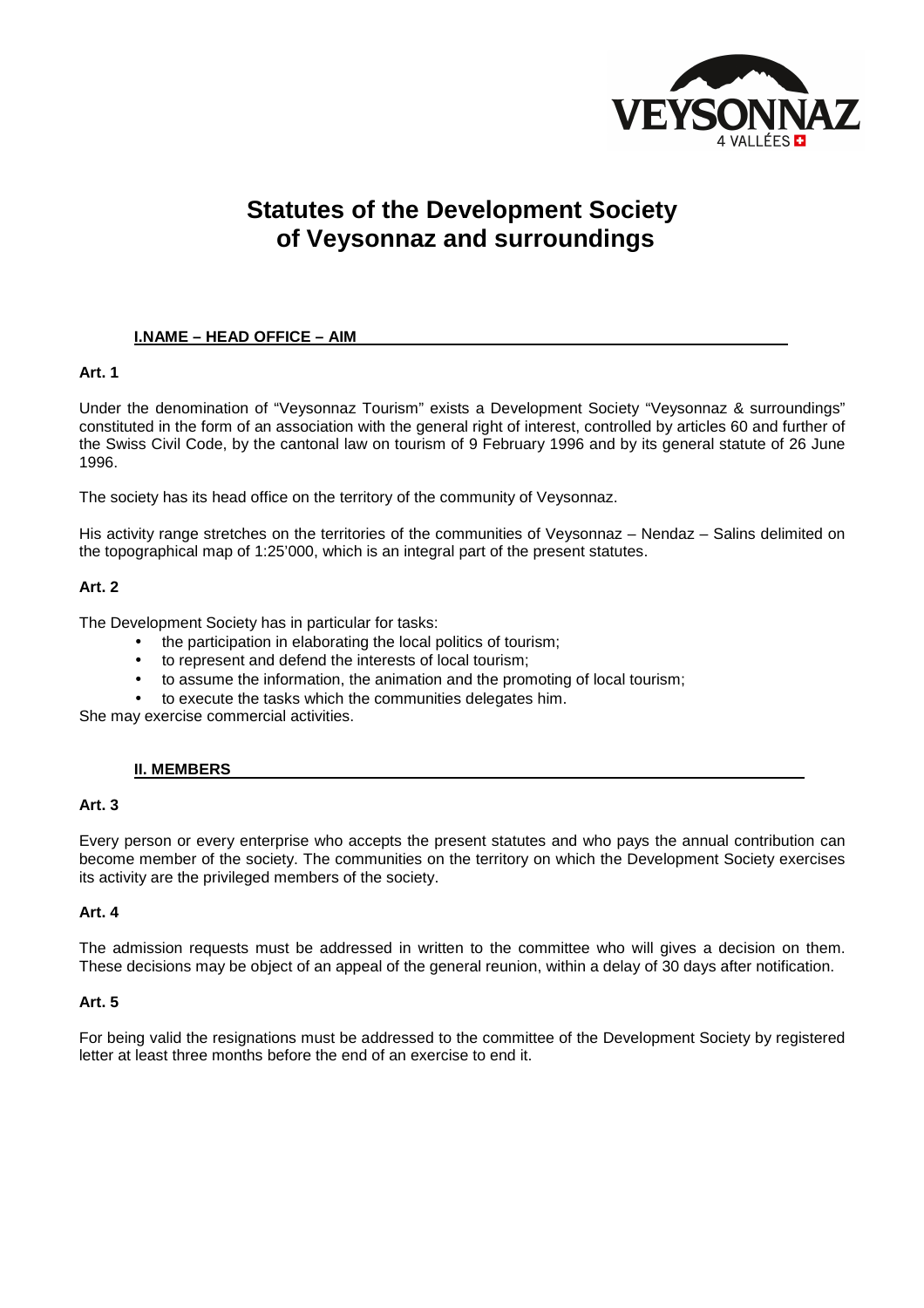# **Art. 6**

The members who offend the statutes or decisions of the committee or general reunion, who refuse to pay their annual contribution, who act against the interests of the Development Society may be excluded by the committee.

The decisions of the committee may be object of an appeal of the general reunion, within a delay of 30 days after notification.

# **Art. 7**

The resigned or excluded members lose all rights on the social possessions. They need to pay their part of the annual contribution for the time they have been member.

## **III. ORGANIZATION**

## **Art. 8**

The organs of the society are:

- 1. the general reunion;
- 2. the committee;
- 3. the management;
- 4. the account examiners.

## **1. The general reunion**

#### **Art. 9**

Once a year the ordinary general reunion convenes within 3 months following the end of an exercise. The general reunion is convoked in written at least 15 days in advance. The convocation mentions the agenda and, in case of revision of the statutes, the essential contents of the proposed modifications. The accounts of the society must be placed to the members' disposal as from the day of convocation.

The general reunion can only vote on the topics on the agenda. However, a topic may be added when a fifth of the members requires it in written 10 days before the reunion. The committee shall be held to treat this point during the general reunion.

Extra-ordinary reunions may equally be convoked by decision of the committee or when a fifth of the members make the written request upon the president. The general reunions are validly constituted no matter how many members present.

# **Art. 10**

The reunion is presided by the president or, by absence, the vice-president. The decisions and propositions are inscribed in minutes signed by the president and the secretary.

# **Art. 11**

Every participant to the reunion has a vote, which has been acquired by paying the annual contribution, no matter what the amount of his annual contribution is. A member cannot represent more than three other members at the general reunion. A written procuration is required.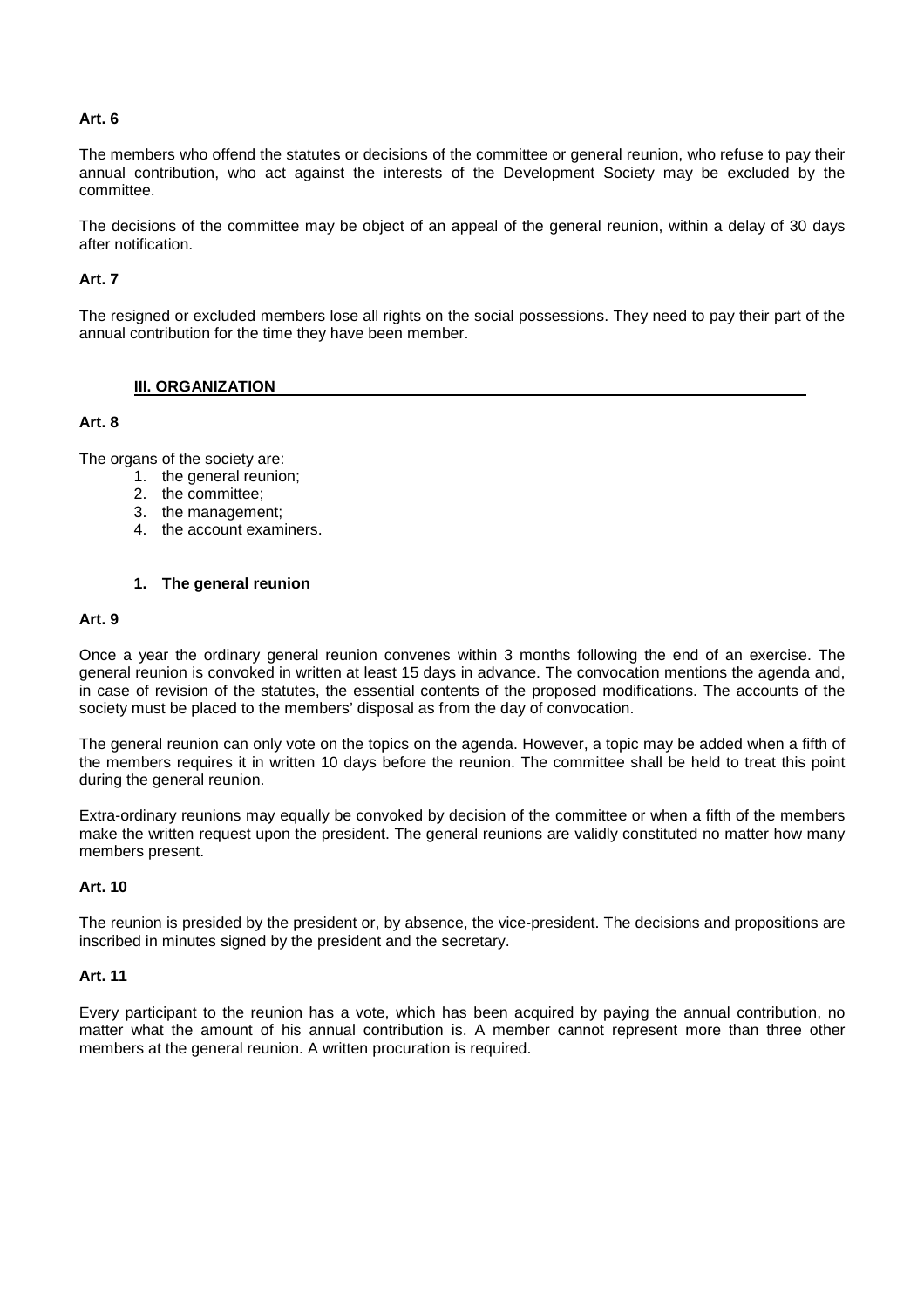# **Art. 12**

The general reunion is the supreme organ of the Development Society. She has the following allocations:

- a) she approves the minutes of the general reunions;
- b) she names the committee and elects the president and vice-president;
- c) she approves the management report, the accounts and gives discharge to the committee;
- d) she adopts the activity programme and the budget;
- e) she names the account examiners and substitutes;
- f) she fixes the amount of the entry money as well as the annual contribution;
- g) she approves the settlement proposed by the committee;
- h) she gives her notice on the amount of the visitors' tax and the all-inclusive price for the community;
- i) she decides on the possible resorts against the decisions of the committee concerning admission and exclusion;
- j) she names the members of honour of the Development Society;
- k) she adjudges on every question which is not in the jurisdiction of another organ.

#### **Art. 13**

The decisions and nominations take place to the absolute majority of the votes and to the relative majority when a second round is necessary. In case of a tie the president gives the casting vote and in elections it will be a drawing that decides. When 20% of the represented votes it demands the voting can take place via secret ballot.

## **2. Committee**

#### **Art. 14**

The committee consists of 5 to 9 members including 1 appointed by the council of every community concerned.

The other members are choosen so as to secure a fair representation of the interested people on touristical and geographical grounds.

The members of the committee are named for four years. They are re-eligible.

#### **Art. 15**

Without prejudice to the competences reserved to the general reunion, the committee is charged with managing the business of the society, to represent her towards a third party and to work toward the aims set by the society. She pronounces among others on the admission and the exclusion of members.

The president and vice-president are appointed, the committee constitutes itself. She can precide validly as soon as the majority of members is present.

She judges the accounts, the management report, the budget and the activity programme. A copy of each of these documents is then transmitted to the community for approval.

#### **Art. 16**

The society is validly involved with a third party by the both signatures of both the president (by absence the vice-president) and the secretary.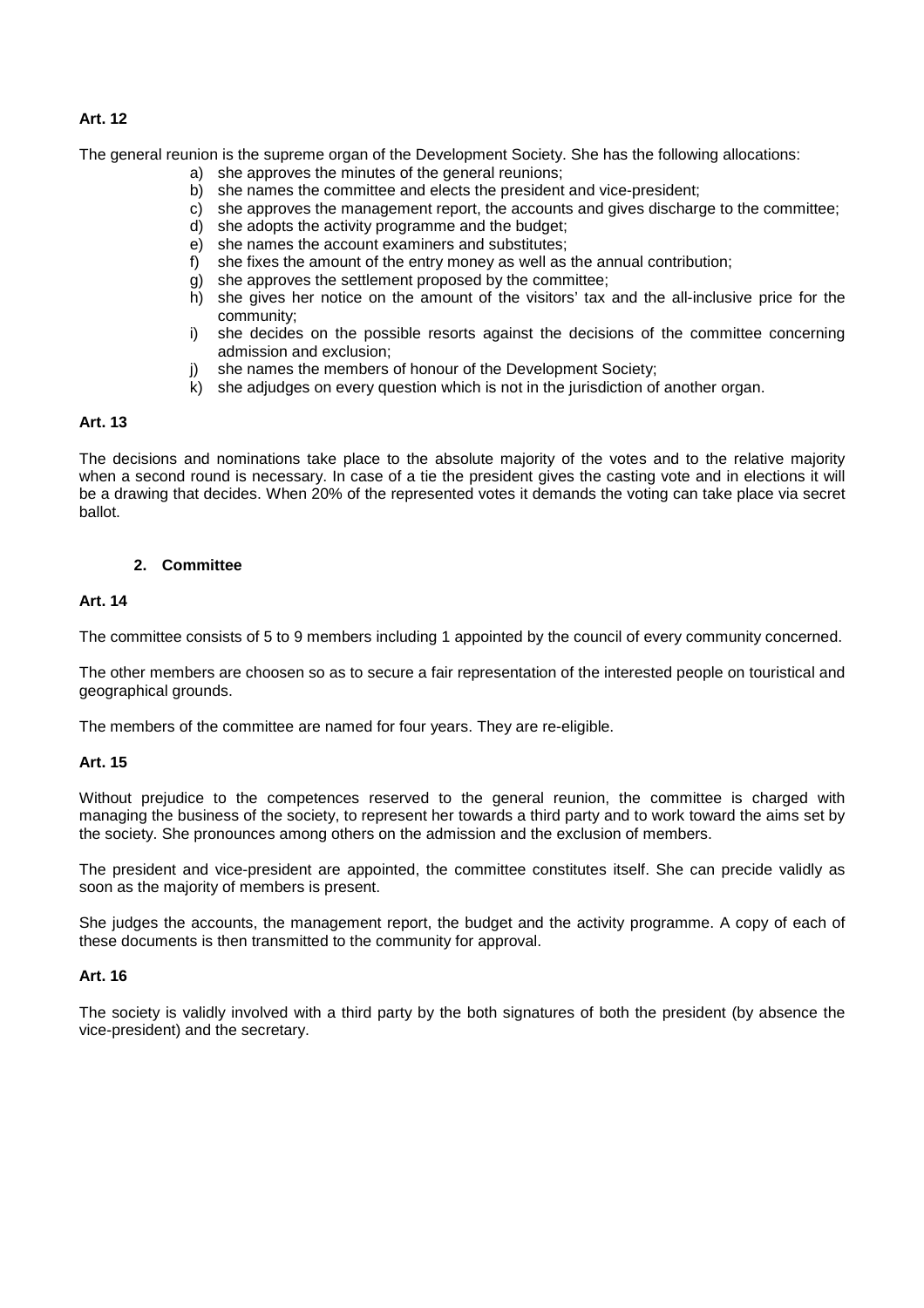## **3. The management**

# **Art. 17**

The management is the administrative and executive organ of the society. She executes the decisions taken by the committee and controls the secretariat as well as the department of public relations. The management contracts the society for running affairs. She assists at reunions of all the organs with consulting votes. She assumes the specifications prescribed by the committee.

# **4. The account examiners**

# **Art. 18**

The general reunion appoints two account examiners and one substitute, assigned for four years and reeligible.

# **Art. 19**

At the end of every exercise and at least 20 days before the statuary general reunion, the account examiners proceed to verification of the accounts of the society. They present a report on their investigations to the general reunion.

# **IV. FINANCES**

## **Art. 20**

The resources of the society come from:

- the entry money;
- the contribution of the members;
- the visitor's tax:
- its part of the lodging tax or the touristical promotion tax;
- the contribution of communities;
- the income of its fortune and its activities;
- other income: donations, legations and other generosities to its favour.

The communities guarantee the financing of the tasks which they assign to the Development Society as per article 6, letter d of the law on tourism.

# **V. GENERAL ARRANGEMENTS**

## **Art. 21**

Every year the amount of contribution is fixed by the general reunion.

# **Art. 22**

The members are exempted of all personal liabilities towards a third party. The contracts of the society are solely guaranteed by its social fund.

## **Art. 23**

The social year commences on 1<sup>st</sup> November and ends on 31 October.